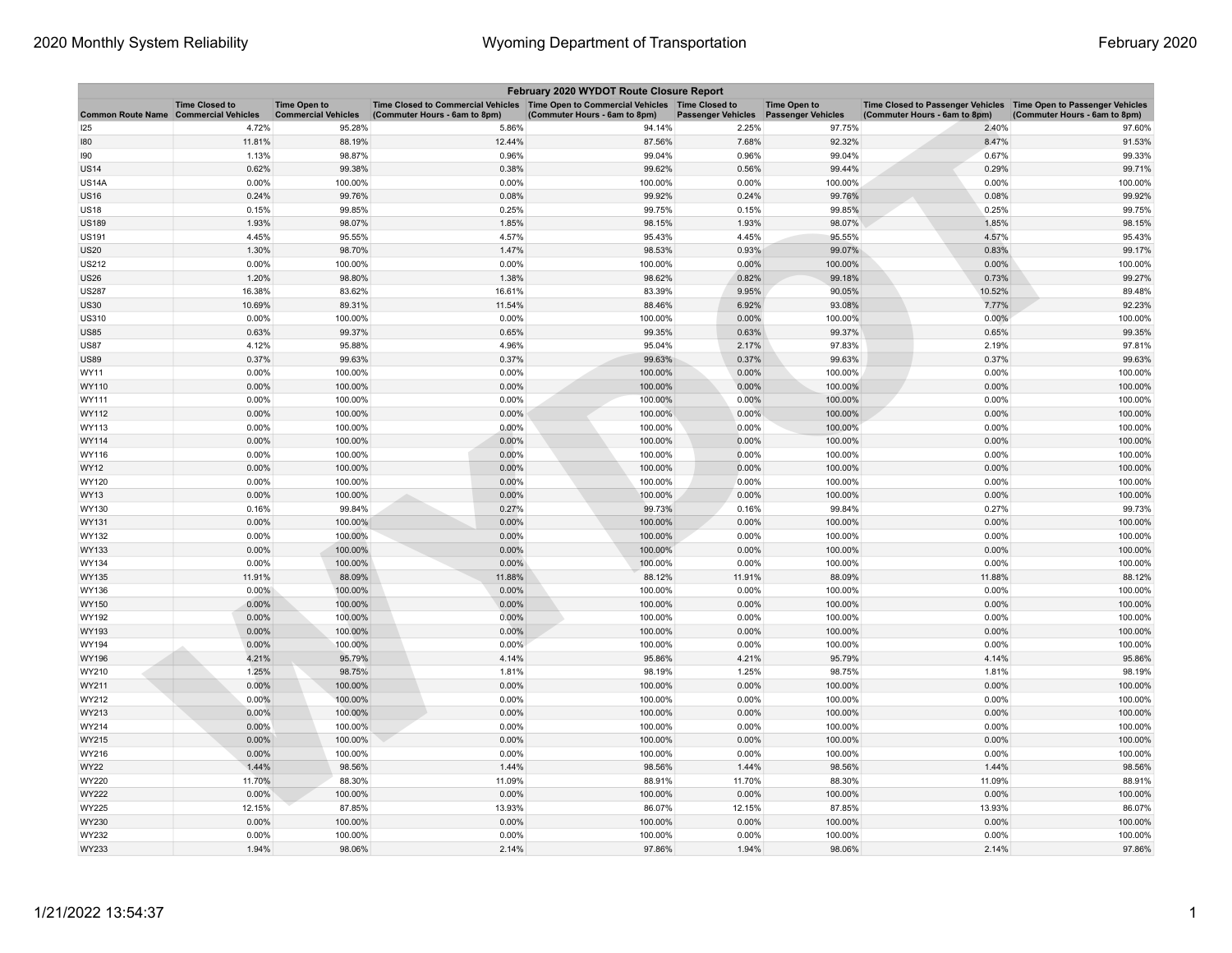| February 2020 WYDOT Route Closure Report     |                       |                                                   |                                                                                                                       |                               |                           |                                                  |                                                                                                    |                               |  |
|----------------------------------------------|-----------------------|---------------------------------------------------|-----------------------------------------------------------------------------------------------------------------------|-------------------------------|---------------------------|--------------------------------------------------|----------------------------------------------------------------------------------------------------|-------------------------------|--|
| <b>Common Route Name Commercial Vehicles</b> | <b>Time Closed to</b> | <b>Time Open to</b><br><b>Commercial Vehicles</b> | Time Closed to Commercial Vehicles  Time Open to Commercial Vehicles  Time Closed to<br>(Commuter Hours - 6am to 8pm) | (Commuter Hours - 6am to 8pm) | <b>Passenger Vehicles</b> | <b>Time Open to</b><br><b>Passenger Vehicles</b> | Time Closed to Passenger Vehicles Time Open to Passenger Vehicles<br>(Commuter Hours - 6am to 8pm) | (Commuter Hours - 6am to 8pm) |  |
| WY235                                        | 0.00%                 | 100.00%                                           | 0.00%                                                                                                                 | 100.00%                       | 0.00%                     | 100.00%                                          | 0.00%                                                                                              | 100.00%                       |  |
| WY236                                        | 0.00%                 | 100.00%                                           | 0.00%                                                                                                                 | 100.00%                       | 0.00%                     | 100.00%                                          | 0.00%                                                                                              | 100.00%                       |  |
| WY237                                        | 0.00%                 | 100.00%                                           | 0.00%                                                                                                                 | 100.00%                       | 0.00%                     | 100.00%                                          | 0.00%                                                                                              | 100.00%                       |  |
| WY238                                        | 0.00%                 | 100.00%                                           | 0.00%                                                                                                                 | 100.00%                       | 0.00%                     | 100.00%                                          | 0.00%                                                                                              | 100.00%                       |  |
| WY239                                        | 0.00%                 | 100.00%                                           | 0.00%                                                                                                                 | 100.00%                       | 0.00%                     | 100.00%                                          | 0.00%                                                                                              | 100.00%                       |  |
| WY24                                         | 0.00%                 | 100.00%                                           | 0.00%                                                                                                                 | 100.00%                       | 0.00%                     | 100.00%                                          | 0.00%                                                                                              | 100.00%                       |  |
| WY240                                        | 0.00%                 | 100.00%                                           | 0.00%                                                                                                                 | 100.00%                       | 0.00%                     | 100.00%                                          | 0.00%                                                                                              | 100.00%                       |  |
| WY251                                        | 9.82%                 | 90.18%                                            | 9.69%                                                                                                                 | 90.31%                        | 9.82%                     | 90.18%                                           | 9.69%                                                                                              | 90.31%                        |  |
| WY257                                        | 0.00%                 | 100.00%                                           | 0.00%                                                                                                                 | 100.00%                       | 0.00%                     | 100.00%                                          | 0.00%                                                                                              | 100.00%                       |  |
| WY258                                        | 8.85%                 | 91.15%                                            | 9.89%                                                                                                                 | 90.11%                        | 0.00%                     | 100.00%                                          | 0.00%                                                                                              | 100.00%                       |  |
| WY259                                        | 0.00%                 | 100.00%                                           | 0.00%                                                                                                                 | 100.00%                       | 0.00%                     | 100.00%                                          | 0.00%                                                                                              | 100.00%                       |  |
| WY270                                        | 6.29%                 | 93.71%                                            | 6.68%                                                                                                                 | 93.32%                        | 6.29%                     | 93.71%                                           | 6.68%                                                                                              | 93.32%                        |  |
| WY28                                         | 8.03%                 | 91.97%                                            | 8.94%                                                                                                                 | 91.06%                        | 3.46%                     | 96.54%                                           | 3.45%                                                                                              | 96.55%                        |  |
| WY296                                        | 0.00%                 | 100.00%                                           | 0.00%                                                                                                                 | 100.00%                       | 0.00%                     | 100.00%                                          | 0.00%                                                                                              | 100.00%                       |  |
| WY313                                        | 0.17%                 | 99.83%                                            | 0.30%                                                                                                                 | 99.70%                        | 0.17%                     | 99.83%                                           | 0.30%                                                                                              | 99.70%                        |  |
| WY320                                        | 0.00%                 | 100.00%                                           | 0.00%                                                                                                                 | 100.00%                       | 0.00%                     | 100.00%                                          | 0.00%                                                                                              | 100.00%                       |  |
| WY321                                        | 0.44%                 | 99.56%                                            | 0.62%                                                                                                                 | 99.38%                        | 0.44%                     | 99.56%                                           | 0.62%                                                                                              | 99.38%                        |  |
| WY331                                        | 0.00%                 | 100.00%                                           | 0.00%                                                                                                                 | 100.00%                       | 0.00%                     | 100.00%                                          | $0.00\%$                                                                                           | 100.00%                       |  |
| WY335                                        | 0.00%                 | 100.00%                                           | 0.00%                                                                                                                 | 100.00%                       | 0.00%                     | 100.00%                                          | 0.00%                                                                                              | 100.00%                       |  |
| WY336                                        | 0.00%                 | 100.00%                                           | 0.00%                                                                                                                 | 100.00%                       | 0.00%                     | 100.00%                                          | 0.00%                                                                                              | 100.00%                       |  |
| WY338                                        | 0.00%                 | 100.00%                                           | 0.00%                                                                                                                 | 100.00%                       | 0.00%                     | 100.00%                                          | 0.00%                                                                                              | 100.00%                       |  |
| WY34                                         | 4.66%                 | 95.34%                                            | 5.04%                                                                                                                 | 94.96%                        | 4.66%                     | 95.34%                                           | 5.04%                                                                                              | 94.96%                        |  |
| WY340                                        | 0.00%                 | 100.00%                                           | 0.00%                                                                                                                 | 100.00%                       | 0.00%                     | 100.00%                                          | 0.00%                                                                                              | 100.00%                       |  |
| WY343                                        | 0.00%                 | 100.00%                                           | 0.00%                                                                                                                 | 100.00%                       | 0.00%                     | 100.00%                                          | 0.00%                                                                                              | 100.00%                       |  |
| WY345                                        | 0.00%                 | 100.00%                                           | 0.00%                                                                                                                 | 100.00%                       | 0.00%                     | 100.00%                                          | 0.00%                                                                                              | 100.00%                       |  |
| WY350                                        | 0.00%                 | 100.00%                                           | 0.00%                                                                                                                 | 100.00%                       | 0.00%                     | 100.00%                                          | 0.00%                                                                                              | 100.00%                       |  |
| WY351                                        | 0.00%                 | 100.00%                                           | 0.00%                                                                                                                 | 100.00%                       | 0.00%                     | 100.00%                                          | 0.00%                                                                                              | 100.00%                       |  |
| WY352                                        | 0.00%                 | 100.00%                                           | 0.00%                                                                                                                 | 100.00%                       | 0.00%                     | 100.00%                                          | 0.00%                                                                                              | 100.00%                       |  |
| WY353                                        | 0.00%                 | 100.00%                                           | 0.00%                                                                                                                 | 100.00%                       | 0.00%                     | 100.00%                                          | 0.00%                                                                                              | 100.00%                       |  |
| WY371                                        | 0.00%                 | 100.00%                                           | 0.00%                                                                                                                 | 100.00%                       | 0.00%                     | 100.00%                                          | 0.00%                                                                                              | 100.00%                       |  |
| WY372                                        | 0.00%                 | 100.00%                                           | 0.00%                                                                                                                 | 100.00%                       | 0.00%                     | 100.00%                                          | 0.00%                                                                                              | 100.00%                       |  |
| WY374                                        | 0.00%                 | 100.00%                                           | 0.00%                                                                                                                 | 100.00%                       | 0.00%                     | 100.00%                                          | 0.00%                                                                                              | 100.00%                       |  |
| WY387                                        | 2.29%                 | 97.71%                                            | 2.30%                                                                                                                 | 97.70%                        | 2.29%                     | 97.71%                                           | 2.30%                                                                                              | 97.70%                        |  |
| WY390                                        | 0.00%                 | 100.00%                                           | 0.00%                                                                                                                 | 100.00%                       | 0.00%                     | 100.00%                                          | 0.00%                                                                                              | 100.00%                       |  |
| WY410                                        | $0.00\%$              | 100.00%                                           | 0.00%                                                                                                                 | 100.00%                       | 0.00%                     | 100.00%                                          | 0.00%                                                                                              | 100.00%                       |  |
| WY411                                        | 0.00%                 | 100.00%                                           | 0.00%                                                                                                                 | 100.00%                       | 0.00%                     | 100.00%                                          | 0.00%                                                                                              | 100.00%                       |  |
| WY412                                        | 0.00%                 | 100.00%                                           | 0.00%                                                                                                                 | 100.00%                       | 0.00%                     | 100.00%                                          | 0.00%                                                                                              | 100.00%                       |  |
| WY414                                        | 0.00%                 | 100.00%                                           | 0.00%                                                                                                                 | 100.00%                       | 0.00%                     | 100.00%                                          | 0.00%                                                                                              | 100.00%                       |  |
| WY430                                        | 4.84%                 | 95.16%                                            | 5.83%                                                                                                                 | 94.17%                        | 4.84%                     | 95.16%                                           | 5.83%                                                                                              | 94.17%                        |  |
| WY431                                        | 0.00%                 | 100.00%                                           | 0.00%                                                                                                                 | 100.00%                       | 0.00%                     | 100.00%                                          | 0.00%                                                                                              | 100.00%                       |  |
| WY450                                        | 0.00%                 | 100.00%                                           | 0.00%                                                                                                                 | 100.00%                       | 0.00%                     | 100.00%                                          | 0.00%                                                                                              | 100.00%                       |  |
| WY487                                        | 14.45%                | 85.55%                                            | 12.52%                                                                                                                | 87.48%                        | 14.45%                    | 85.55%                                           | 12.52%                                                                                             | 87.48%                        |  |
| WY50                                         | 2.86%                 | 97.14%                                            | 2.91%                                                                                                                 | 97.09%                        | 2.86%                     | 97.14%                                           | 2.91%                                                                                              | 97.09%                        |  |
| WY51                                         | 0.00%                 | 100.00%                                           | 0.00%                                                                                                                 | 100.00%                       | 0.00%                     | 100.00%                                          | 0.00%                                                                                              | 100.00%                       |  |
| WY530                                        | 0.00%                 | 100.00%                                           | 0.00%                                                                                                                 | 100.00%                       | 0.00%                     | 100.00%                                          | 0.00%                                                                                              | 100.00%                       |  |
| WY585                                        | 1.82%                 | 98.18%                                            | 0.66%                                                                                                                 | 99.34%                        | 1.82%                     | 98.18%                                           | 0.66%                                                                                              | 99.34%                        |  |
| WY59                                         | 0.37%                 | 99.63%                                            | 0.28%                                                                                                                 | 99.72%                        | 0.37%                     | 99.63%                                           | 0.28%                                                                                              | 99.72%                        |  |
| WY70                                         | 0.00%                 | 100.00%                                           | 0.00%                                                                                                                 | 100.00%                       | 0.00%                     | 100.00%                                          | 0.00%                                                                                              | 100.00%                       |  |
| WY71                                         | 0.00%                 | 100.00%                                           | 0.00%                                                                                                                 | 100.00%                       | 0.00%                     | 100.00%                                          | 0.00%                                                                                              | 100.00%                       |  |
| WY72                                         | 0.00%                 | 100.00%                                           | 0.00%                                                                                                                 | 100.00%                       | 0.00%                     | 100.00%                                          | 0.00%                                                                                              | 100.00%                       |  |
| WY77                                         | 14.30%                | 85.70%                                            | 13.43%                                                                                                                | 86.57%                        | 14.30%                    | 85.70%                                           | 13.43%                                                                                             | 86.57%                        |  |
| WY789                                        | 7.31%                 | 92.69%                                            | 7.64%                                                                                                                 | 92.36%                        | 7.26%                     | 92.74%                                           | 7.54%                                                                                              | 92.46%                        |  |
| WY89                                         | 0.00%                 | 100.00%                                           | 0.00%                                                                                                                 | 100.00%                       | 0.00%                     | 100.00%                                          | 0.00%                                                                                              | 100.00%                       |  |
| WY93                                         | 0.00%                 | 100.00%                                           | 0.00%                                                                                                                 | 100.00%                       | 0.00%                     | 100.00%                                          | 0.00%                                                                                              | 100.00%                       |  |